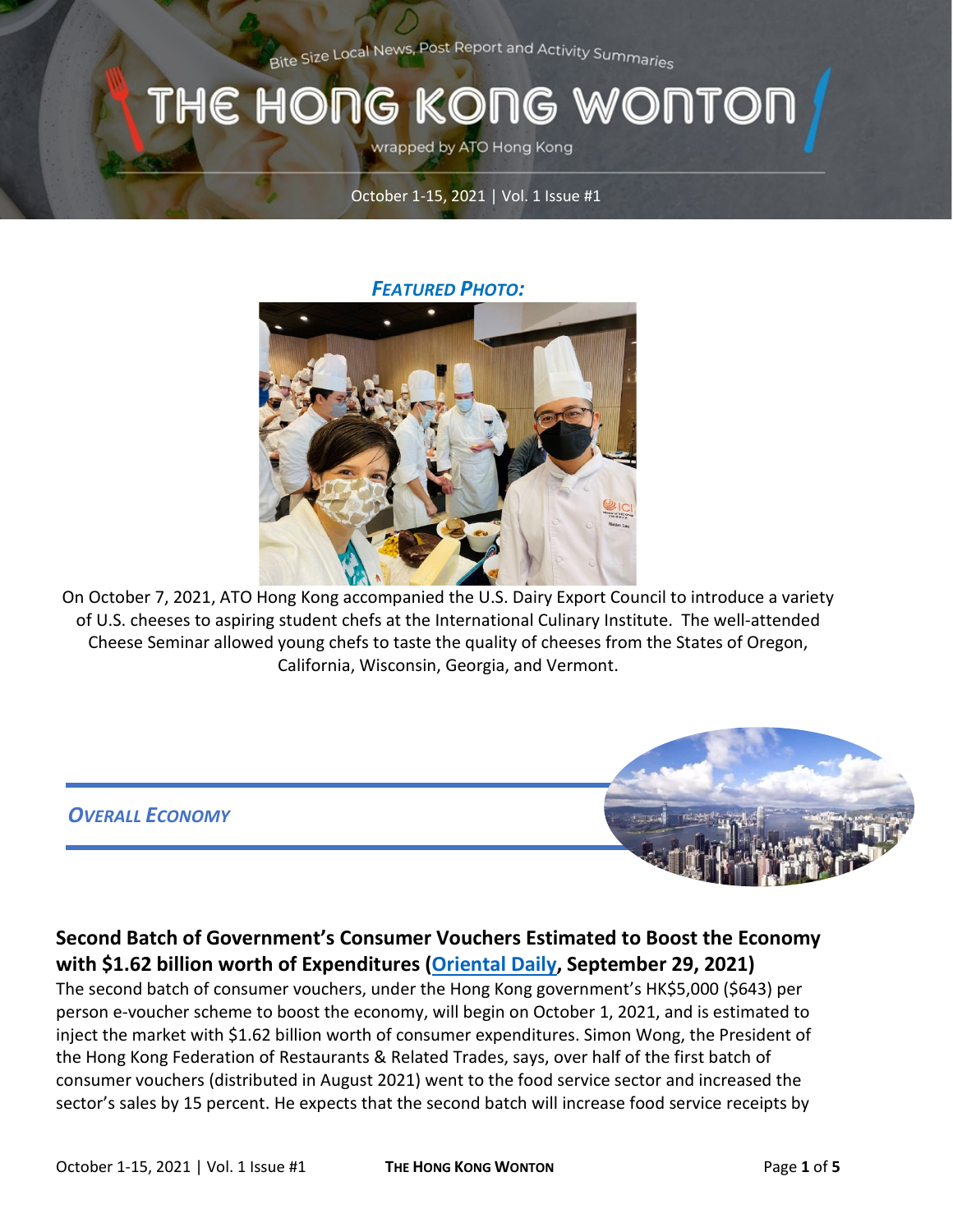## THE HONG KONG WONTON

over \$80 million. In other news reports, Mr. Wong stated that around 8 percent of total restaurant receipts, \$1.15 billion to \$1.28 billion, came from Mainland and overseas tourists, so the opening of the border is crucial to improving industry sales [\(source article\).](https://gcc02.safelinks.protection.outlook.com/?url=https%3A%2F%2Ftopick.hket.com%2Farticle%2F3070385%2F%25E3%2580%25905000%25E5%2585%2583%25E6%25B6%2588%25E8%25B2%25BB%25E5%2588%25B8%25E3%2580%2591%25E9%25A4%2590%25E9%25A3%25B2%25E6%25A5%25AD%25E7%2595%258C%25E6%2596%2599%25E8%25A8%2588%25E5%258A%2583%25E4%25B8%258B%25E5%258F%2597%25E6%2583%25A0200%25E5%2584%2584%25E5%2585%2583%25E7%2594%259F%25E6%2584%258F%25E9%25A1%258D%25E3%2580%2580%25E4%25BD%2594%25E6%2595%25B4%25E9%25AB%2594%25E9%2580%25BE5%25E6%2588%2590&data=04%7C01%7CCleverJA%40state.gov%7C078019a50fad400ed25b08d98874c938%7C66cf50745afe48d1a691a12b2121f44b%7C0%7C0%7C637690857431360477%7CUnknown%7CTWFpbGZsb3d8eyJWIjoiMC4wLjAwMDAiLCJQIjoiV2luMzIiLCJBTiI6Ik1haWwiLCJXVCI6Mn0%3D%7C1000&sdata=A7BODvj68cBqrZUGazwzt%2BYPwkQH2Tc7l7K%2FIM%2F16ts%3D&reserved=0) **Post Notes:** The 2019/2020 Hong Kong Household Expenditure Survey reveals that average monthly household expenditure is \$3,876 and 17 percent of which is spent on dinning out and takeaway food.

#### *HOTELS, RESTAURANTS AND INSTITUTIONS*



#### **Foodpanda Launches its Certified Sustainable Restaurants Scheme [\(Mingpao,](https://finance.mingpao.com/fin/instantf/20211004/1633333933865/foodpanda%E6%8E%A8%E3%80%8C%E7%92%B0%E4%BF%9D%E9%A3%B2%E9%A3%9F%E9%A4%90%E5%BB%B3%E8%AA%8D%E8%AD%89%E8%A8%88%E5%8A%83) October 4, 2021)**

Foodpanda, an important food delivery platform which has expanded rapidly in recent years – launched a 3-level Certified Sustainable Restaurants Scheme to encourage sustainability in the food service sector. The scheme is supported by WWF. The restaurants will be certified as Gold, Silver, or Bronze restaurants based on the review of the company in areas including sourcing, operations, packaging, etc. Foodpanda will reward the certified restaurants by providing free advertising opportunities and extra exposure on their phone app. **Post Notes:** Sustainability and social responsibility are increasingly recognized by the Hong Kong food service sector. Prior to the COVID-19 Pandemic, Deliveroo (another leading food delivery company), formed a team within the company to lead initiatives in social responsibility targeting food waste reduction, ending hunger, and promoting well-being [\(source article\)](https://www.retailnews.asia/deliveroo-sustainability-csr-team-developing-eco-friendly-and-socially-conscious-projects/).

#### **Food Service Sector Sales Expected to Recover 90 percent of the Level in 2018 [\(Hong Kong Economic Times,](https://gcc02.safelinks.protection.outlook.com/?url=https%3A%2F%2Finews.hket.com%2Farticle%2F3072445%2F%25E3%2580%2590%25E5%258D%2581%25E4%25B8%2580%25E5%259C%258B%25E6%2585%25B6%25E6%25B6%2588%25E8%25B2%25BB%25E3%2580%2591%25E5%258D%2581%25E4%25B8%2580%25E5%2581%2587%25E6%259C%259F%25E5%258F%258A%25E9%259B%25BB%25E5%25AD%2590%25E6%25B6%2588%25E8%25B2%25BB%25E5%2588%25B8%25E5%25B8%25B6%25E6%2597%25BA%25E3%2580%2580%25E9%25BB%2583%25E5%25AE%25B6%25E5%2592%258C%25EF%25BC%259A%25E9%25A4%2590%25E9%25A3%25B2%25E6%25A5%25AD%25E7%2594%259F%25E6%2584%258F%25E6%259C%2589%25E6%259C%259B%25E9%2581%2594%25E8%2587%25B32018%25E5%25B9%25B49%25E6%2588%2590%25E4%25BB%25A5%25E4%25B8%258A%3Fmtc%3D40001%26srkw%3D&data=04%7C01%7CCleverJA%40state.gov%7C078019a50fad400ed25b08d98874c938%7C66cf50745afe48d1a691a12b2121f44b%7C0%7C0%7C637690857431340564%7CUnknown%7CTWFpbGZsb3d8eyJWIjoiMC4wLjAwMDAiLCJQIjoiV2luMzIiLCJBTiI6Ik1haWwiLCJXVCI6Mn0%3D%7C1000&sdata=iXpKLyA4wBK0j%2BFAExfjiDfyWIM%2FMGuI8Eiyg3ZXTPo%3D&reserved=0) October 1, 2021)**

Simon Wong, the President of the Hong Kong Federation of Restaurants & Related Trades, says, the second batch of government's consumer vouchers, launched on day of the Chinese National Day holiday (October 1, 2021) is expected to boost the food service sector as the first batch did in August 2021. Although tourists are missing due to the pandemic, locals are not traveling and their expenditure within the city will help the industry. He is hopeful that sales will reach 90% of the level in 2018, the days prior to the social unrest and the pandemic. **Post Notes:** Hong Kong restaurant receipts in 2018 were \$15.33 billion (up 6 percent compared to 2017) but dropped in 2019 to \$14.42 billion and again in 2020 to \$10.17 billion. However, there is evidence that the sector is recovering: provisional figures for the second quarter of 2021 reflect an increase of 9.9 percent compared to the previous year.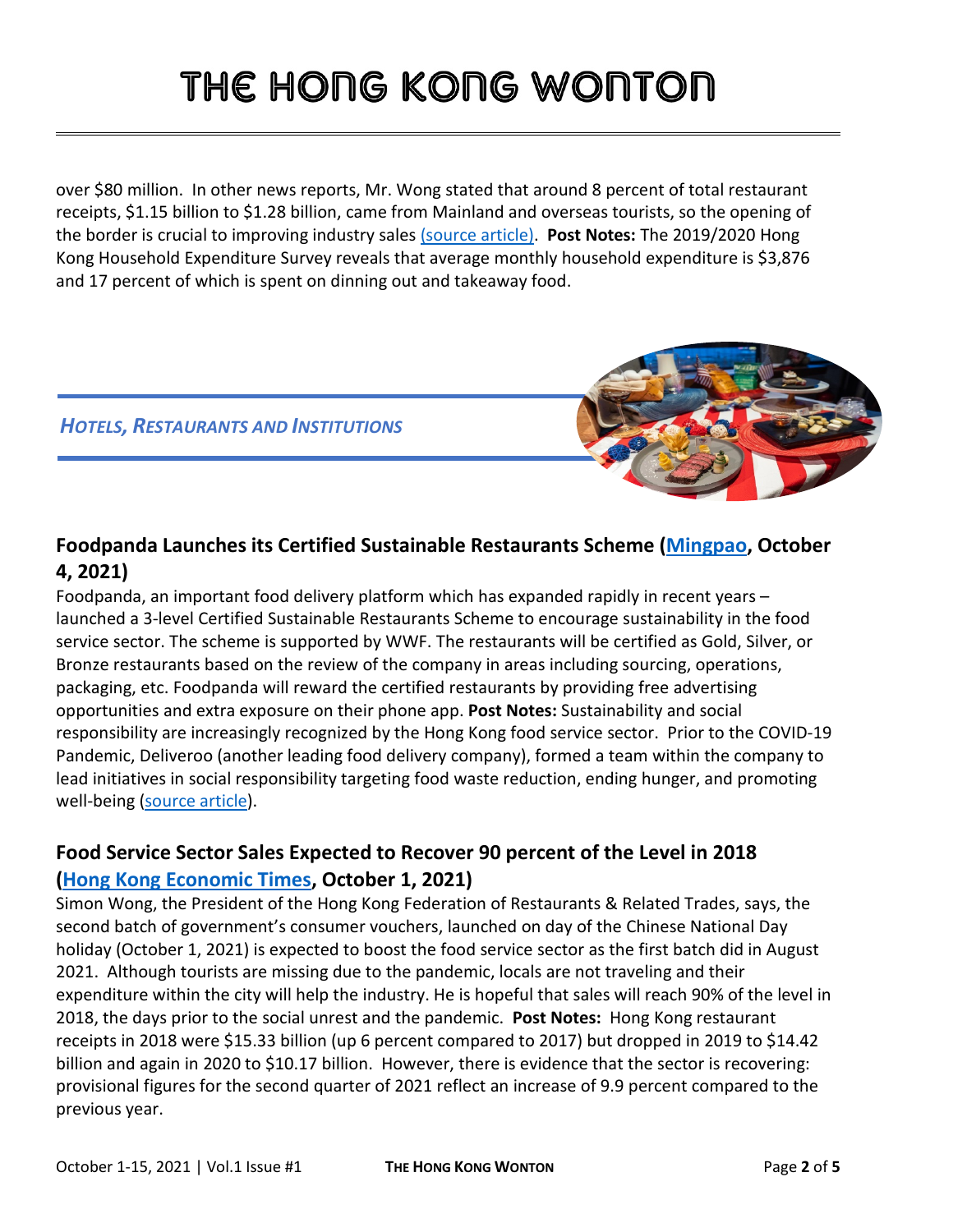#### **McDonald's Announcement on Resumption of McWings Criticized as Disrespectful Following Police Officer's Death during recent Marine Operation [\(HK01.com,](https://gcc02.safelinks.protection.outlook.com/?url=https%3A%2F%2Fwww.hk01.com%2F%25E7%2586%25B1%25E7%2588%2586%25E8%25A9%25B1%25E9%25A1%258C%2F681888%2F%25E9%25BA%25A5%25E7%2595%25B6%25E5%258B%259E%25E4%25BB%25A5-%25E8%25B7%258C%25E5%2592%2597%25E5%2598%25A2-%25E5%25AE%25A3%25E5%2582%25B3%25E9%259B%259E%25E7%25BF%25BC%25E5%259B%259E%25E6%25AD%25B8%25E8%25A2%25AB%25E7%2596%2591%25E8%25AB%25B7%25E5%25A5%25B3%25E8%25AD%25A6%25E5%25A2%25AE%25E6%25B5%25B7-%25E5%2585%25AC%25E5%258F%25B8%25E6%25BE%2584%25E6%25B8%2585%25E7%2584%25A1%25E5%2590%25AB%25E6%2584%258F&data=04%7C01%7CCleverJA%40state.gov%7C078019a50fad400ed25b08d98874c938%7C66cf50745afe48d1a691a12b2121f44b%7C0%7C0%7C637690857431360477%7CUnknown%7CTWFpbGZsb3d8eyJWIjoiMC4wLjAwMDAiLCJQIjoiV2luMzIiLCJBTiI6Ik1haWwiLCJXVCI6Mn0%3D%7C1000&sdata=%2BWjBumvuCAVuGvNE%2BYnFptWVjh0mlUWZ8kYP1u35heg%3D&reserved=0) September 27, 2021)**

On September 27, McDonald's announced through mobile phone app that McWings were back in stores, after a suspension since early September due to shipment delays. This is the third item temporarily suspended following the suspension of hash browns and peanuts on sundaes since January 2021. The announcement attempted a humorous tone about wings found unexpectedly after they were lost. The message was unfortunately delivered shortly after a police officer's body was found two days after a collision during a police anti-smuggling operation. Some consumer groups linked the two events and criticized McDonald's for making light a loss of life. McDonald's Hong Kong clarified it was not their intension to associate the announcement with the police officer's death, and they apologized for their message.

#### **Hongkongers flock to Malls, Restaurants as Second Batch of Government E-Vouchers Lands [\(South China Morning Post,](https://www.scmp.com/news/hong-kong/hong-kong-economy/article/3150903/hongkongers-flock-malls-restaurants-second-batch) October 1, 2021)**

The second batch of the Hong Kong government's \$4.6 billion consumption vouchers was released on October 1, 2021, prompting local residents to spend more to boost the economy. **Post Notes:** For more details about the signs of economic recovery please see Post's released [HRI Sector Report.](https://gcc02.safelinks.protection.outlook.com/?url=https%3A%2F%2Fwww.usfoods-hongkong.net%2Fwps%2Fwp-content%2Fuploads%2FFood-Service-Hotel-Restaurant-Institutional_Hong-Kong_Hong-Kong_09-30-2021.pdf&data=04%7C01%7CCleverJA%40state.gov%7Cc08a4930cb0642636f9d08d9889b7f62%7C66cf50745afe48d1a691a12b2121f44b%7C0%7C0%7C637691023699693584%7CUnknown%7CTWFpbGZsb3d8eyJWIjoiMC4wLjAwMDAiLCJQIjoiV2luMzIiLCJBTiI6Ik1haWwiLCJXVCI6Mn0%3D%7C1000&sdata=ajIEZlZz1mmmcgQtXNMf%2BtNPCjPtMm%2Br4gSzEpswMNk%3D&reserved=0) For the second quarter of 2021, Hong Kong year-on-year GDP grew 7.6 percent. During the first eight months of 2021, imports of consumer-oriented food products increased 8 percent to \$16 billion compared to the same period last year. Restaurant receipts grew slightly 0.53 percent during the first half of 2021 to \$5.52 billion. The Hong Kong government consumption vouchers are expected to encourage spending and accelerate the city's economic recovery amid the COVID-19 pandemic.

*RETAIL*



#### **Hong Kong Retail Sales improve but Food Sales at Supermarkets drop [\(Hong Kong](https://gcc02.safelinks.protection.outlook.com/?url=https%3A%2F%2Fwww.censtatd.gov.hk%2Fen%2Fpress_release_detail.html%3Fid%3D4909&data=04%7C01%7CCleverJA%40state.gov%7Cc08a4930cb0642636f9d08d9889b7f62%7C66cf50745afe48d1a691a12b2121f44b%7C0%7C0%7C637691023699683627%7CUnknown%7CTWFpbGZsb3d8eyJWIjoiMC4wLjAwMDAiLCJQIjoiV2luMzIiLCJBTiI6Ik1haWwiLCJXVCI6Mn0%3D%7C1000&sdata=hJ35yjqhvKAAZ5dEJxeJI%2BPtHAjOabOqXqfiPdL%2BOts%3D&reserved=0)  [Census and Statistics Department,](https://gcc02.safelinks.protection.outlook.com/?url=https%3A%2F%2Fwww.censtatd.gov.hk%2Fen%2Fpress_release_detail.html%3Fid%3D4909&data=04%7C01%7CCleverJA%40state.gov%7Cc08a4930cb0642636f9d08d9889b7f62%7C66cf50745afe48d1a691a12b2121f44b%7C0%7C0%7C637691023699683627%7CUnknown%7CTWFpbGZsb3d8eyJWIjoiMC4wLjAwMDAiLCJQIjoiV2luMzIiLCJBTiI6Ik1haWwiLCJXVCI6Mn0%3D%7C1000&sdata=hJ35yjqhvKAAZ5dEJxeJI%2BPtHAjOabOqXqfiPdL%2BOts%3D&reserved=0) September 30, 2021)**

Overall retail sales in August 2021 were estimated to increase 11.9 percent compared to the same month last year at \$3.7 billion. However, sales of commodities at supermarkets decreased 8 percent.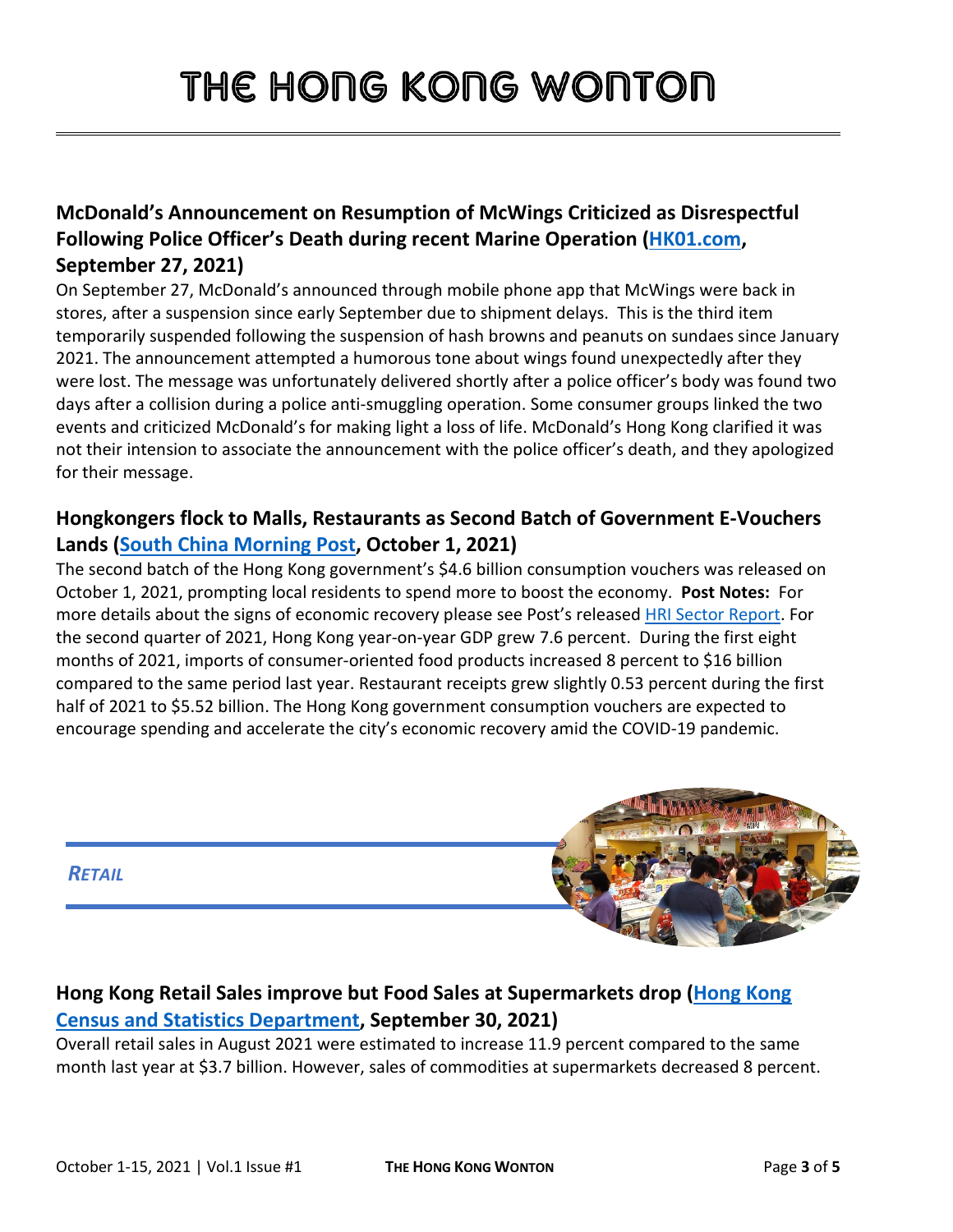## THE HONG KONG WONTON

**Post Notes:** As the COVID situation in Hong Kong continues to improve, more consumers are choosing to dine at restaurants instead of buying and preparing food at home.

#### *TRADE*



#### **Ongoing Issues with Sea Shipment push Fruits Importers towards Air Shipment to catch Mid-Autumn Festival Sales, prices for a particular type of pear could be 30 percent higher [\(HK01.com,](https://gcc02.safelinks.protection.outlook.com/?url=https%3A%2F%2Fwww.hk01.com%2F%25E7%25A4%25BE%25E6%259C%2583%25E6%2596%25B0%25E8%2581%259E%2F678559%2F%25E4%25B8%25AD%25E7%25A7%258B%25E7%25AF%2580-%25E6%2586%2582%25E8%2588%25B9%25E6%259C%259F%25E5%25BB%25B6%25E8%25AA%25A4%25E6%2587%2589%25E7%25AF%2580%25E6%25B0%25B4%25E6%259E%259C%25E8%25A6%2581%25E7%25A9%25BA%25E9%2581%258B-%25E6%25AC%2584%25E5%2595%2586%25E6%258C%2587%25E6%259C%2589%25E6%25AC%25BE%25E7%2594%259F%25E6%259E%259C%25E5%258A%25A0%25E5%25B9%2585%25E9%25AB%2598%25E9%2581%2594%25E4%25B8%2589%25E6%2588%2590&data=04%7C01%7CCleverJA%40state.gov%7C078019a50fad400ed25b08d98874c938%7C66cf50745afe48d1a691a12b2121f44b%7C0%7C0%7C637690857431370427%7CUnknown%7CTWFpbGZsb3d8eyJWIjoiMC4wLjAwMDAiLCJQIjoiV2luMzIiLCJBTiI6Ik1haWwiLCJXVCI6Mn0%3D%7C1000&sdata=iGdyLBOJsIMyLoZB3RG%2Bu1kXShbDexmlz9nc6gJGbmc%3D&reserved=0) September 20, 2021)**

A fruit importer in the Yau Ma Tei Fruit Market says he shipped most of his fruits by air this year for Mid-Autumn Festival sales, first time after several decades of working in the industry. According to the importer, fruits from Southeast Asia's shipment usually takes 5 days, but now the dismantling is taking as long as 2 weeks, so he opted for the more expensive way to ensure fruits will arrive and will be in good conditions. He expects that wholesale price of a type of popular Japanese pear could increase 20- 30 percent, and inevitably will hike the retail price. A representative of the fruit and vegetable industry commented that the worst he has seen was half a container of watermelon spoiled after delayed arrival. As he understands, cost of sea shipments per container has increased from \$3,000 to \$10,000. However, he does not foresee shortage of fruits supplies to Hong Kong because Hong Kong imports from around the world and the diverse sources will help sustain adequate supplies. **Post Notes:** Hong Kong imported \$3.47 billion of fresh fruits during Jan-Aug 2021, up 16.9 percent from the same period in 2020. Top suppliers are Chile, Thailand, Australia, the United States, and China. The top three imported fruits by value are cherries, durians, and grapes.

#### **Hong Kong braces for Higher Imported Food Prices as Pandemic delays Shipping, Drives Costs [\(South China Morning Post,](https://www.scmp.com/news/hong-kong/hong-kong-economy/article/3149219/hong-kong-braces-itself-higher-imported-food) September 18, 2021)**

Hong Kong food importers, distributors, restaurants, retailers, and consumers all felt the pressure of increasing prices for products like beef, chicken wings, flour, fruit and vegetables, dairy products, wine and liquor due to delays in shipments and swelling transport costs because of the global supply chain disruption under COVID-19. **Post Notes:** ATO has received numerous inquiries from importers and buyers in Hong Kong and Macau about delays and shortages on U.S. supplies, namely hash browns, frozen French fries, lamb and Alaskan crab.